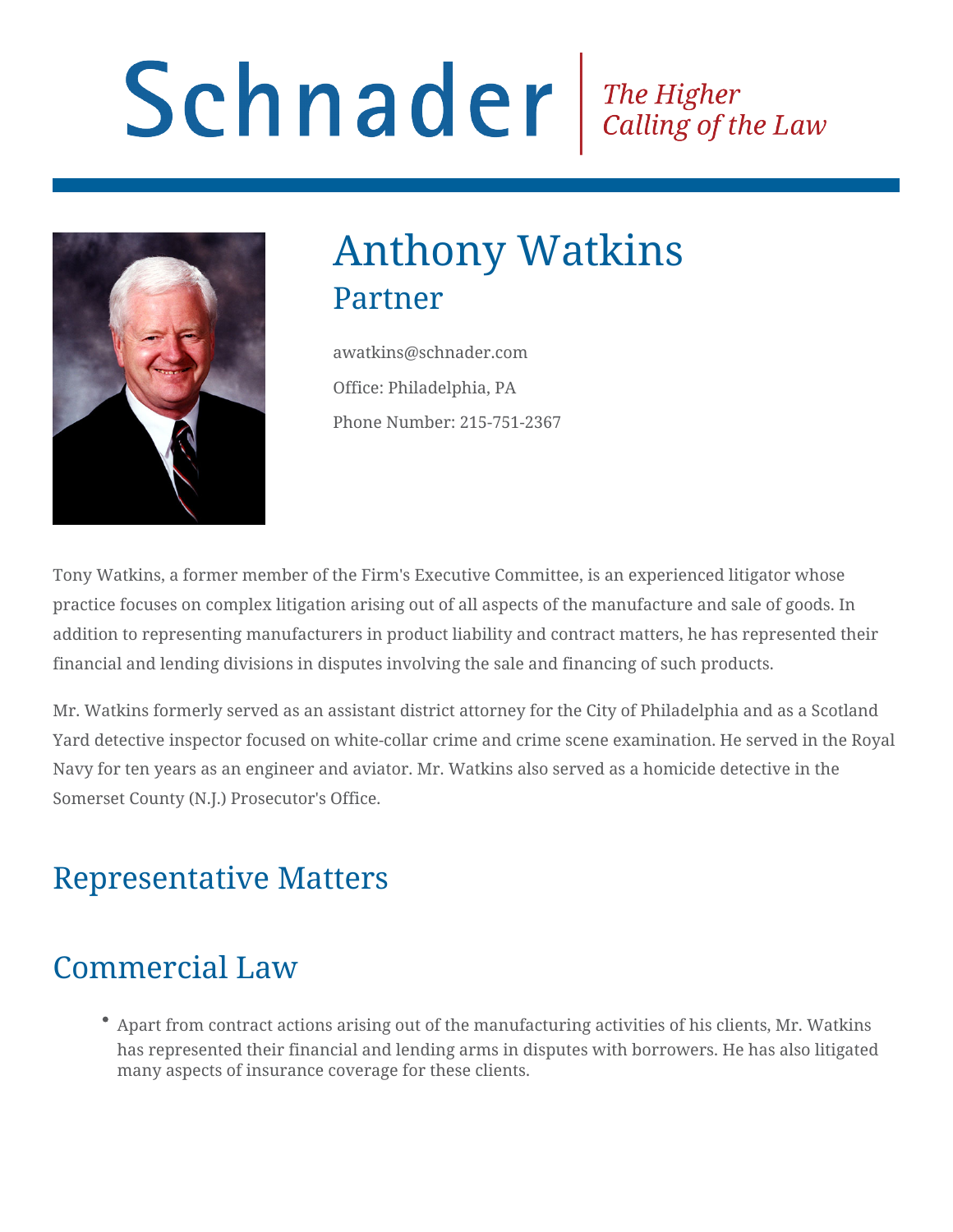## Industrial Defense, Products Liability

Mr. Watkins has represented the manufacturers of medical devices, heavy equipment, high-tech products and toxic substances. He has defended hundreds of cases involving printing and punch presses and other heavy equipment. He not only litigates personal injury and contract disputes but also contractual and financing issues arising out of the sale and use of such goods

#### Community and Pro Bono

- Welsh Society of Philadelphia
- British Officers Club of Philadelphia

#### Education

- Rutgers University School of Law, J.D., 1981
- Royal Navy Academy, B.S.C., 1962

#### Bar Admissions

- Pennsylvania, 1981
- New Jersey, 1981

#### Court Admissions

- Supreme Court of Pennsylvania
- Supreme Court of New Jersey
- U.S. Court of Military Appeals
- U.S. Court of Appeals for the Third Circuit
- U.S. District Court for the District of New Jersey
- U.S. District Court for the Eastern, Middle and Western Districts of Pennsylvania
- U.S. District Court for the Southern District of Illinois

#### Professional Affiliations